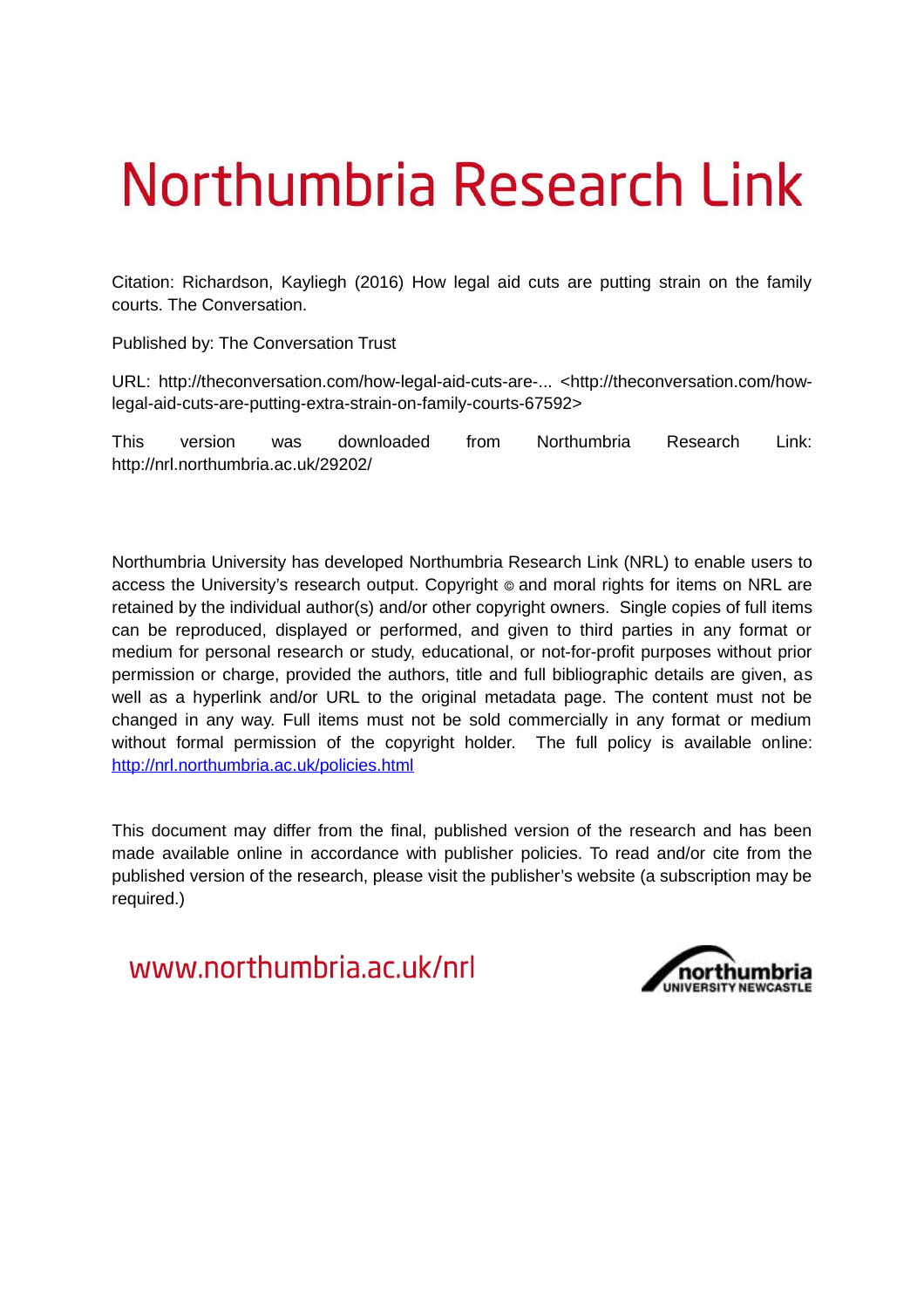## **THE CONVERSATION**

Academic rigour, journalistic flair



December 23, 2016 6.40am GMT

designer491/shutterstock.com

It has been over three years since the coalition government introduced [drastic cuts](http://www.bbc.co.uk/news/uk-politics-22936684) to legal aid. During that time, [much has been written](https://theconversation.com/innocents-will-suffer-as-legal-cuts-put-paid-to-due-process-21775) about the impact of those cuts on members of the public attempting to access justice in their family cases.

But there has been another victim of these cuts: the family court system itself. It is currently bulging under pressure from both an increase in applicants who have been forced to represent themselves in family proceedings and also from a rise in applications for injunctions linked to domestic violence.

#### Author



[Kayliegh Richardson](http://theconversation.com/profiles/kayliegh-richardson-299924) Senior Lecturer in Family Law and Child Care Law, Northumbria University, Newcastle

### Unrepresented parties

Although the exact numbers of people representing themselves within the court system is difficult to measure, [a recent government report](http://researchbriefings.parliament.uk/ResearchBriefing/Summary/SN07113) has indicated the numbers are on the rise.

Without the assistance of legal representatives, out-of-court discussions can be tricky and most negotiation has to be done within the courtroom, with the assistance of a judge. Even where one party has the assistance of a legal representative, [hearings are likely to take much longer](https://www.gov.uk/government/uploads/system/uploads/attachment_data/file/380479/litigants-in-person-in-private-family-law-cases.pdf) than those where both parties have representation.

This appears to be because judges are seeking to ensure fairness between the parties and spend time within the hearing confirming that the unrepresented party fully understands the process and what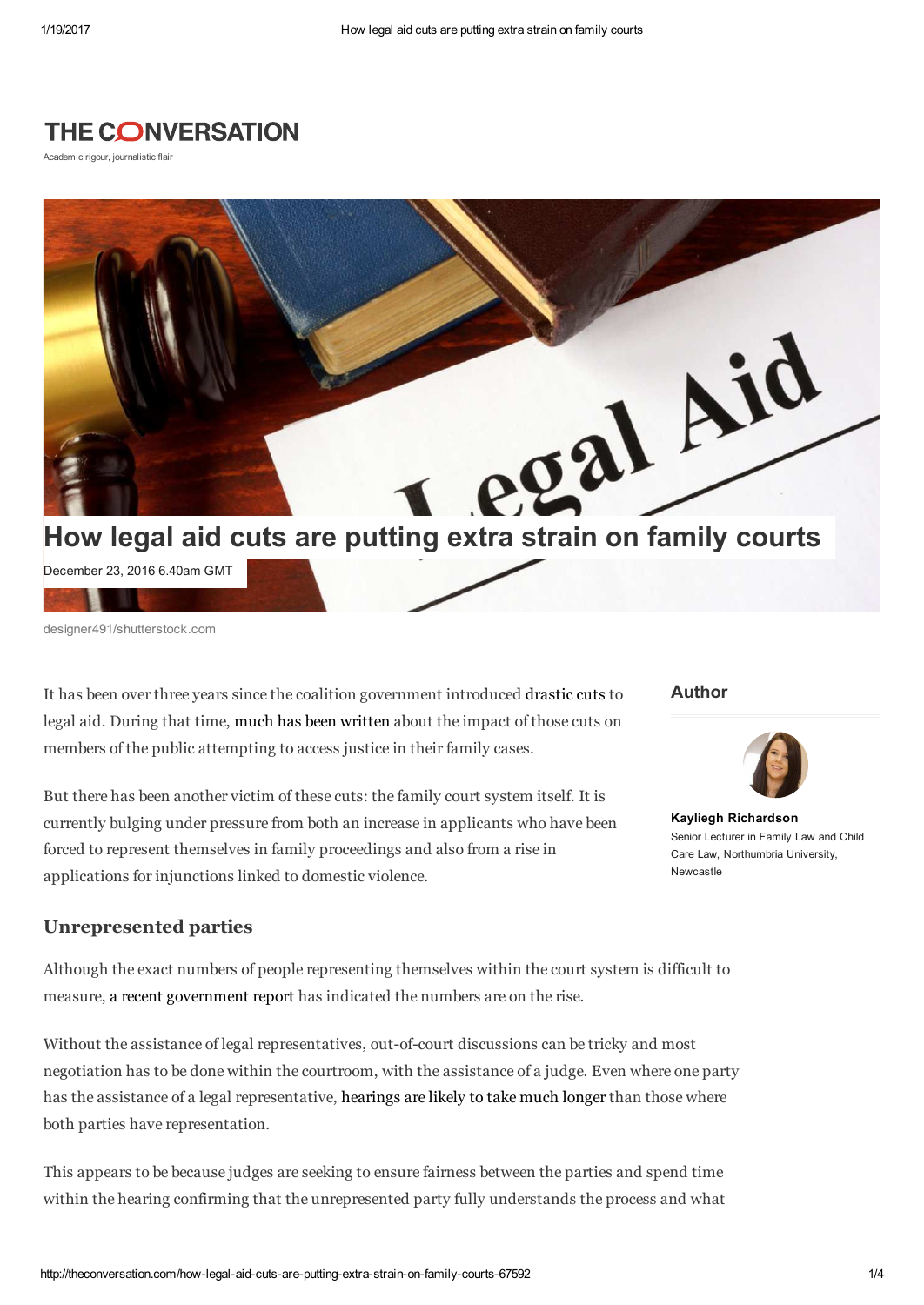(if anything) they are agreeing to. Guidance on this issue from the [Law Society](http://www.lawsociety.org.uk/news/documents/litigants-in-person-guidelines-for-lawyers-june-2015/) indicates that courts may be more willing to grant extensions or adjournments to an unrepresented party.

It was hoped that the introduction of compulsory [mediation information and assessment meetings](http://www.familymediationcouncil.org.uk/family-mediation/assessment-meeting-miam/) (MIAMs), in 2014 would prevent this by promoting out of court settlements and in turn reducing the number of family court applications.

Yet, research conducted in April 2016 by the National Family Mediation charity [indicated](http://www.nfm.org.uk/index.php/about-nfm/news/605-government-divorce-policy-failing-as-separating-couples-head-straight-to-court) that only one in 20 private family court applications are actually preceded by the supposedly "compulsory" MIAM process. New [figures](https://www.gov.uk/government/uploads/system/uploads/attachment_data/file/577475/legal-aid-statistics-bulletin.pdf) show that the number of MIAMs fell by 17% between April and September 2016 and the same period in 2015.

The problem appears to be that, even if one party wishes to follow the full mediation process following the MIAM, the other party must also agree. Without agreement from both parties to the mediation process, the person seeking resolution of their family issue may have no choice but to start legal proceedings without any subsequent advice or assistance.

## Family courts and evidence of domestic abuse

The cuts to public funding have meant legal aid is largely unavailable in family law cases. The exception is where evidence of domestic abuse or violence can be produced. Yet, in many cases where there has been domestic abuse, victims have been reluctant to speak out and the abuse has ultimately gone unreported.

This issue was picked up last year by the charity [Women's Aid](https://www.theguardian.com/law/2016/feb/18/changes-to-legal-aid-for-domestic-violence-victims-ruled-invalid), who succeeded in bringing a court action to challenge such restrictions on legal aid. This was on the grounds that restrictions on who is eligible for legal aid caused by the level of evidence needed to prove domestic violence had taken place were undermining the actual purpose of legal aid regulations. That purpose is to ensure that victims of domestic abuse are not materially disadvantaged from having to face their abuser in court.

[This resulted in a government review of the regulations. Since April 2016, the Legal Aid Agency now](http://www.familylawweek.co.uk/site.aspx?i=ed160432)  accepts evidence of domestic abuse within the last five years in support of a legal aid application, compared to the previous time-frame of two years. Looking at statistical data, this does appear to have helped more people access funding. Newly [released figures](https://www.gov.uk/government/statistics/legal-aid-statistics-july-to-september-2016) show a 26% increase in applications for legal aid supported by evidence of domestic violence between July and September 2016 and the same period in 2015, and a 51% increase in grants.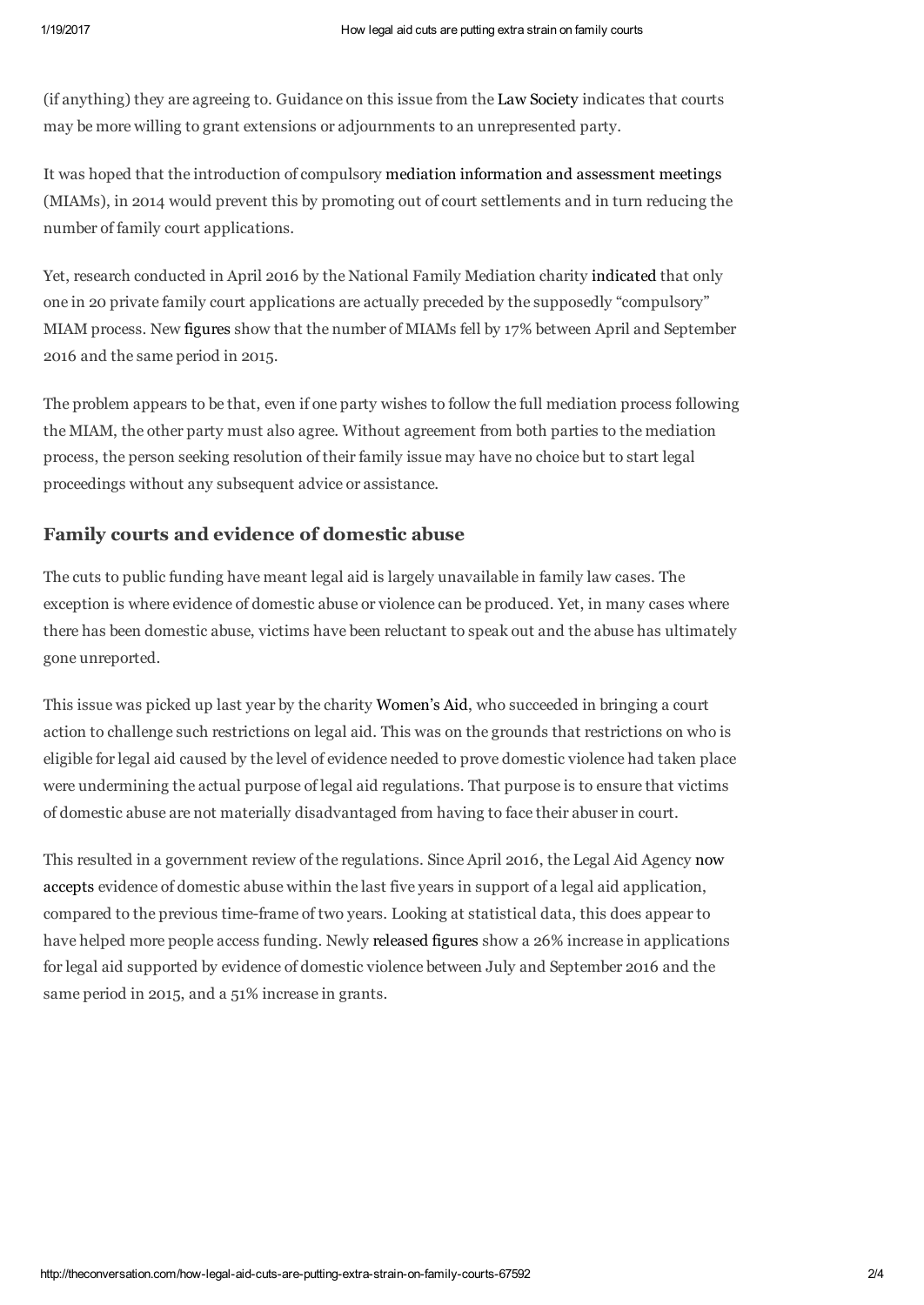# Grants up for legal aid due to evidence of domestic violence

Applications and certificates granted (decision-based timing) for civil representation in private family law supported by evidence of domestic abuse



#### Source: [Ministry of Justice](https://www.gov.uk/government/uploads/system/uploads/attachment_data/file/577475/legal-aid-statistics-bulletin.pdf) [Get the data](data:application/octet-stream;charset=utf-8,Period%2CApplications%2CGrants%0AApr-Jun%202014%2C1745%2C1218%0AJul-Sep%202014%2C1959%2C1229%0AOct-Dec%202014%2C1926%2C1242%0AJan-Mar%202015%2C2105%2C1306%0AApr-Jun%202015%2C1911%2C1395%0AJul-Sep%202015%2C2014%2C1425%0AOct-Dec%202015%2C1952%2C1456%0AJan-Mar%202016%2C2269%2C1670%0AApr-Jun%202016%2C2941%2C1996%0AJul-Sep%202016%2C2543%2C2155)

However, despite these changes, the underlying problem remains that, except for family law injunctions, some evidence of domestic abuse must still be provided before legal aid is approved. This has led to [concerns](http://thecustodyminefield.blogspot.co.uk/2014/01/abusing-legal-aid.html) that people could be forced to use the family courts to obtain the necessary evidence of domestic abuse they require for their legal aid applications in other family court proceedings – such as those to gain access to their children.

For example, a man or a woman could first make an application for a non-molestation order (a type of injunction) against their ex-partner and subsequently use that order as required evidence of domestic violence in a custody hearing. Legal aid remains available for non-molestation applications without any need for prior evidence of domestic abuse.

[The standard of proof or evidence required by the family courts in support of these applications is](http://www.marilynstowe.co.uk/2015/05/23/the-standard-of-proof-in-family-law/)  much lower than that required in criminal proceedings. It is therefore much more likely that an application of this type will be successful, even if the available evidence of the abuse is limited. Quite often these applications will be based solely on one person's version of events compared to another's.

### Family courts under strain

[Data gathered](http://thecustodyminefield.com/non-molestation-orders-the-national-picture-north-west-anomaly-and-fpcs/) by a series of freedom of information requests in 2015 showed a general increase in applications for non-molestation orders since the legal aid changes were brought in, although admittedly in some areas of England more than others. On top of this, [there has been a 14% increase](https://www.gov.uk/government/uploads/system/uploads/attachment_data/file/577502/family-court-statistics-quarterly.pdf) in other private family law cases in the last year alone. All this means that the list of those waiting for hearings in family courts are increasingly busy.

At the same time, those people who could have previously sourced legal aid due to their low income will usually be entitled to either a full waiver or a reduction in their court fee. Since 2014, fees are also